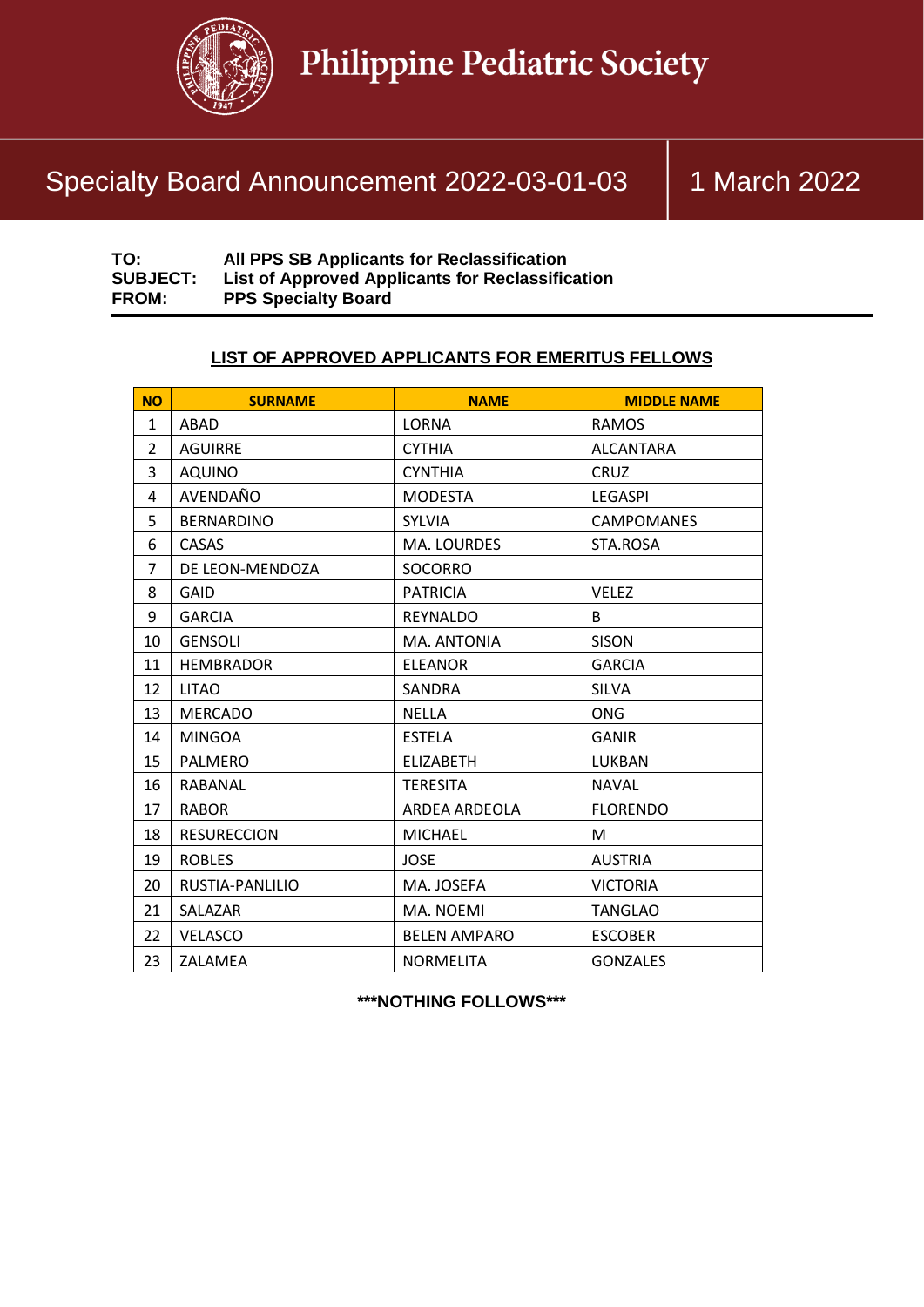### **LIST OF APPROVED APPLICANTS FOR FELLOWS**

| <b>NO</b>      | <b>SURNAME</b>      | <b>NAME</b>              | <b>MIDDLE NAME</b>  |
|----------------|---------------------|--------------------------|---------------------|
| 1              | AKHUNZADA           | JADE                     | <b>CORTEZ</b>       |
| $\overline{2}$ | <b>ALFECHE</b>      | <b>MYLAH</b>             | PALABRICA           |
| 3              | <b>ALINSUG</b>      | <b>BELLA DONNA</b>       |                     |
| 4              | ALTONAGA            | <b>MYRA</b>              | <b>VILLACARLOS</b>  |
| 5              | <b>BENEDICTO</b>    | MA. PAULA ALETA          | MENDOZA             |
| 6              | <b>BEREZO</b>       | <b>LENNIE</b>            | <b>REYES</b>        |
| 7              | <b>BEST</b>         | <b>MELINDA</b>           | <b>FRANCISCO</b>    |
| 8              | <b>BOBADILLA</b>    | <b>DELIA</b>             | <b>DELOS SANTOS</b> |
| 9              | <b>BUCAO</b>        | <b>MIRAFLOR</b>          | <b>BLAS</b>         |
| 10             | <b>BURLAT</b>       | <b>JAMIE LYN</b>         | <b>RUGUIAN</b>      |
| 11             | <b>CAGUIAT</b>      | <b>PILARICA</b>          | <b>ISAGUIRRE</b>    |
| 12             | CARDINAL            | AVEGAIL                  | <b>MATEMATICO</b>   |
| 13             | CARLOS-VILLAPANDO   | <b>EMPRESS ELISA</b>     | <b>CHICO</b>        |
| 14             | CARREON-CALIWAG     | <b>VICTORIA</b>          |                     |
| 15             | <b>CASPE</b>        | <b>DONNA</b>             | <b>LIPARDO</b>      |
| 16             | <b>DAVID</b>        | MA. PAULA CECILIA        | <b>PARAS</b>        |
| 17             | DE JESUS-TAN        | <b>NERISSA</b>           |                     |
| 18             | DE LA CRUZ-YAP      | <b>LEIZEL</b>            |                     |
| 19             | <b>DEVEZA</b>       | <b>JUDY GERTRUDIS</b>    | <b>PIPO</b>         |
| 20             | <b>DIEGO</b>        | SHERYLLE                 |                     |
| 21             | DIÑO-YASAY          | SAMANTHA GRACE           | <b>EDAR</b>         |
| 22             | <b>DIOKO</b>        | MARIA SUGA               | ABAD                |
| 23             | <b>ESPALDON</b>     | <b>ANNA MARIE</b>        | DE GUZMAN           |
| 24             | ESPEDIDO-PRADO      | <b>ALMA FLEUR</b>        | B                   |
| 25             | <b>ESPINO</b>       | <b>VANEZA LEAH</b>       | <b>ALVISO</b>       |
| 26             | <b>FERNANDEZ</b>    | MA. CRISTINA             | <b>RIVERA</b>       |
| 27             | <b>FERRER</b>       | <b>JOSEPHINE</b>         | LINDA               |
| 28             | <b>FLAVIER</b>      | <b>MARVIN EDCEL</b>      | <b>EUSEBIO</b>      |
| 29             | FLORENDO-VILLANUEVA | <b>SABRINA</b>           |                     |
| 30             | <b>FONTANILLA</b>   | PAMELA                   | <b>JOSON</b>        |
| 31             | <b>FORONDA</b>      | MARGARET                 | LARA                |
| 32             | <b>FRANCISCO</b>    | <b>DENISE LUCILLE</b>    | CARLOS              |
| 33             | GAWIGAWEN           | <b>SHARON</b>            | <b>BAGANO</b>       |
| 34             | <b>GREGORIO</b>     | <b>FLORANDO MARTIN</b>   | <b>VALDEZ</b>       |
| 35             | <b>HERNANDEZ</b>    | <b>DINA</b>              | CALLEJO             |
| 36             | <b>JIAO</b>         | <b>MARIA NOEMI</b>       |                     |
| 37             | <b>JOSE</b>         | LORNA                    | CARREON             |
| 38             | <b>LLACUNA</b>      | <b>JESSLIN AMOR</b>      | KIONISALA           |
| 39             | LUDAN               | <b>MARIA PATRICIA</b>    | <b>CHANCO</b>       |
| 40             | MAGTIBAY            | <b>JANELLA CHRISTINE</b> | <b>DATOR</b>        |